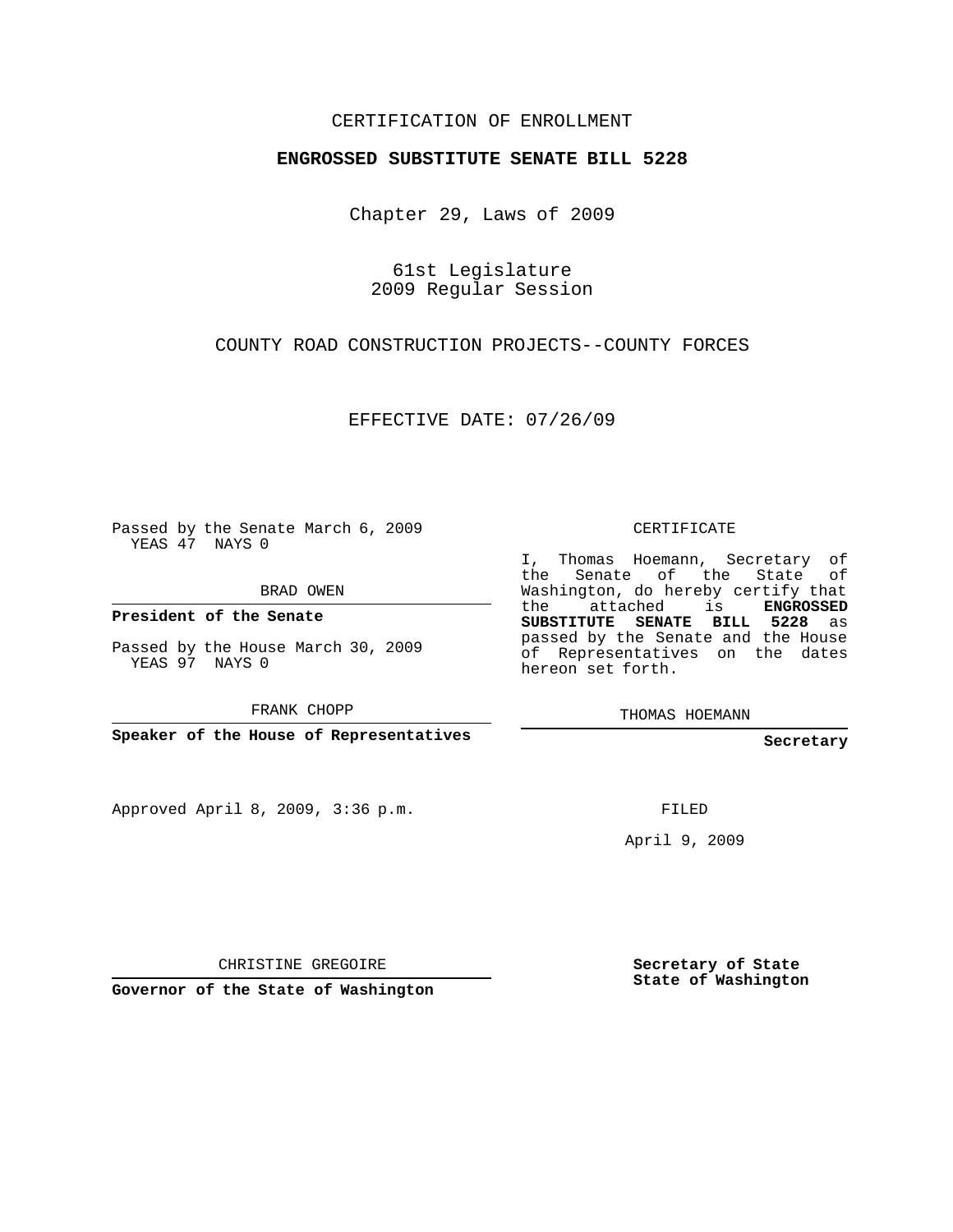## **ENGROSSED SUBSTITUTE SENATE BILL 5228** \_\_\_\_\_\_\_\_\_\_\_\_\_\_\_\_\_\_\_\_\_\_\_\_\_\_\_\_\_\_\_\_\_\_\_\_\_\_\_\_\_\_\_\_\_

\_\_\_\_\_\_\_\_\_\_\_\_\_\_\_\_\_\_\_\_\_\_\_\_\_\_\_\_\_\_\_\_\_\_\_\_\_\_\_\_\_\_\_\_\_

Passed Legislature - 2009 Regular Session

## **State of Washington 61st Legislature 2009 Regular Session**

**By** Senate Transportation (originally sponsored by Senators Haugen and Morton)

READ FIRST TIME 02/19/09.

 1 AN ACT Relating to calculating construction projects by county 2 forces; and amending RCW 36.77.065 and 36.77.070.

3 BE IT ENACTED BY THE LEGISLATURE OF THE STATE OF WASHINGTON:

 4 **Sec. 1.** RCW 36.77.065 and 2005 c 162 s 1 are each amended to read 5 as follows: 6 The board may cause any county road to be constructed or improved 7 by ((day labor)) use of county forces as provided in this section. 8 (1) As used in this section( $(\tau)$ ): 9 (a) "County forces" means regular employees of a county; and 10 (b) "((county)) Road construction ((budget)) project costs" means 11 the aggregate total of those costs as defined by the budgeting, 12 accounting, and reporting system for counties and cities and other 13 local governments authorized under RCW 43.09.200 and 43.09.230 as 14 prescribed in the state auditor's budget, accounting, and reporting 15 manual's (BARS) road and street construction accounts: PROVIDED, That 16 such costs shall not include those costs assigned to the right-of-way 17 account, ancillary operations account, ((and that portion of the 18 engineering account that is) preliminary engineering account, and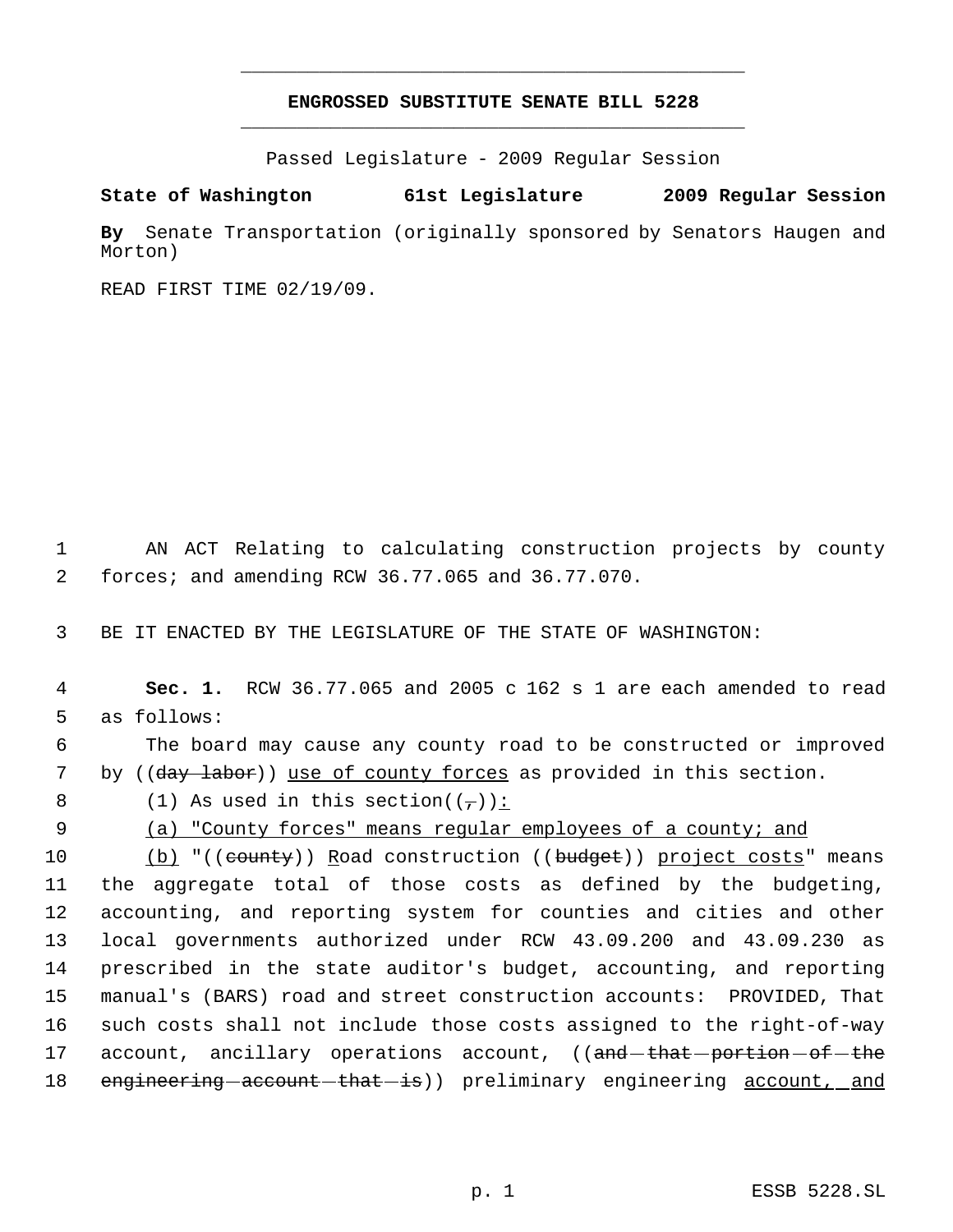1 construction engineering account in the budget, accounting, and 2 reporting manual.

 $3$  (2) For counties with a population that equals or exceeds (( $f$ ifty)) 4 four hundred thousand people, the total amount of ((day labor)) road 5 construction ((programs)) project costs one county may perform annually 6 with county forces shall ((total)) be no more than the total of the 7 following amounts ((determined in the following manner)):

8 (a) ((Any - county - with - a - total - annual - county - road - construction 9 budget of four million dollars or more may accumulate a day labor road 10 construction-budget-equal-to-no-more-than-eight-hundred-thousand 11 dollars or fifteen percent of the county's total annual county road 12 construction budget, whichever is greater.

13 (b) Any county with a total annual county road construction budget 14 of one million five hundred thousand dollars or more and less than four 15 million-dollars-may-accumulate-a-day-labor-road-construction-budget 16 equal to not more than five hundred twenty-five thousand dollars or 17 twenty percent of the county's total annual county road construction 18 budget, whichever is greater.

19 (c) Any county with a total annual county road construction budget 20 of five hundred thousand dollars or more and less than one million five 21 hundred thousand dollars may accumulate a day labor road construction 22 budget-equal-to-two-hundred-fifty-thousand-dollars-or-thirty-five 23 percent of the county's total annual county road construction budget, 24 whichever is greater.

 (d) Any county with a total annual county road construction budget 26 less than five hundred thousand dollars may accumulate a day labor road 27 construction-budget-equal-to-two-hundred-fifty-thousand-dollars: PROVIDED, That any county with a total annual road construction budget of less than five hundred thousand dollars may, by resolution of the board at the time the county road construction budget is adopted, elect to construct or improve county roads by day labor in an amount not to 32 exceed-thirty-five-thousand-dollars-on-any-one-project,-including labor, equipment, and materials; such election to be in lieu of the two 34 hundred-fifty-thousand-dollar-limit-provided-for-in-this-section, except that any project means a complete project and the division of 36 any-project-into-units-of-work-or-classes-of-work-so-as-to-permit construction by day labor is not authorized)) Three million two hundred fifty thousand dollars; and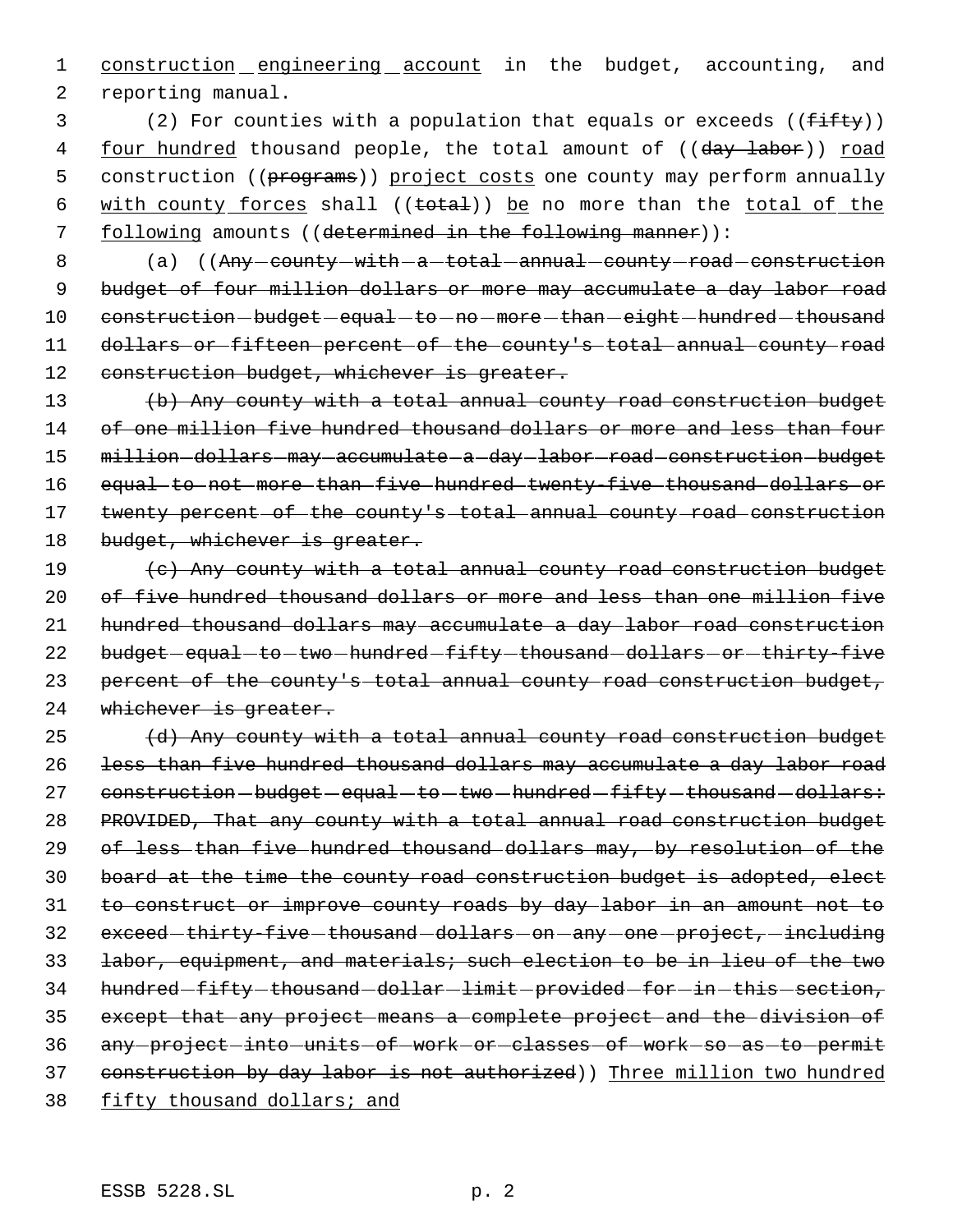1 (b) The previous year's county motor vehicle fuel tax distribution 2 factor, as provided for in RCW 46.68.124(5), multiplied by the amount 3 listed in (a) of this subsection.

4 (3) For counties with a population (( $\theta$ f)) that equals or exceeds 5 one hundred fifty thousand, but is less than ((fifty)) four hundred 6 thousand people, the total amount of ((day labor)) road construction 7 ((programs)) project costs one county may perform annually ((may 8 total)) with county forces shall be no more than the total of the 9 following amounts ((determined in the following manner)):

10 (a) ((A county with a total annual county road construction budget 11 of-four-million-dollars-or-more-may-accumulate-a-day-labor-road 12 construction-budget-equal-to-not-more-than-eight-hundred-eighty 13 thousand dollars or twenty-five percent of the county's total annual 14 county road construction budget, whichever is greater;

15 (b) A county with a total annual county road construction budget of 16 one million five hundred thousand dollars or more and less than four 17 million-dollars-may-accumulate-a-day-labor-road-construction-budget 18 equal to not more than five hundred seventy-seven thousand dollars or 19 thirty percent of the county's total annual county road construction 20 budget, whichever is greater;

21  $(e)$  A county with a total annual county road construction budget of 22 five hundred thousand dollars or more and less than one million five 23 hundred thousand dollars may accumulate a day labor road construction 24 budget equal to two hundred seventy-five thousand dollars or forty-five 25 percent of the county's total annual county road construction budget, 26 whichever is greater;

 $27$   $(d)$  A county with a total annual county road construction budget 28 less than five hundred thousand dollars may accumulate a day labor road 29 construction budget equal to two hundred seventy-five thousand dollars. 30 However, such a county may, by resolution of the board at the time the 31 county road construction budget is adopted, elect instead to construct 32 or improve county roads by day labor in an amount not to exceed thirty-33 eight-thousand-five-hundred-dollars-on-any-one-project, including 34 labor, equipment, and materials. That election is in lieu of the two 35 hundred - seventy-five - thousand - dollar - limit - provided - for - in - this 36 section. As-used-in-this-section,-"any-project"-means-a-complete 37 project, and a county may not divide a project into units of work or 38 classes of work so as to permit construction by day labor.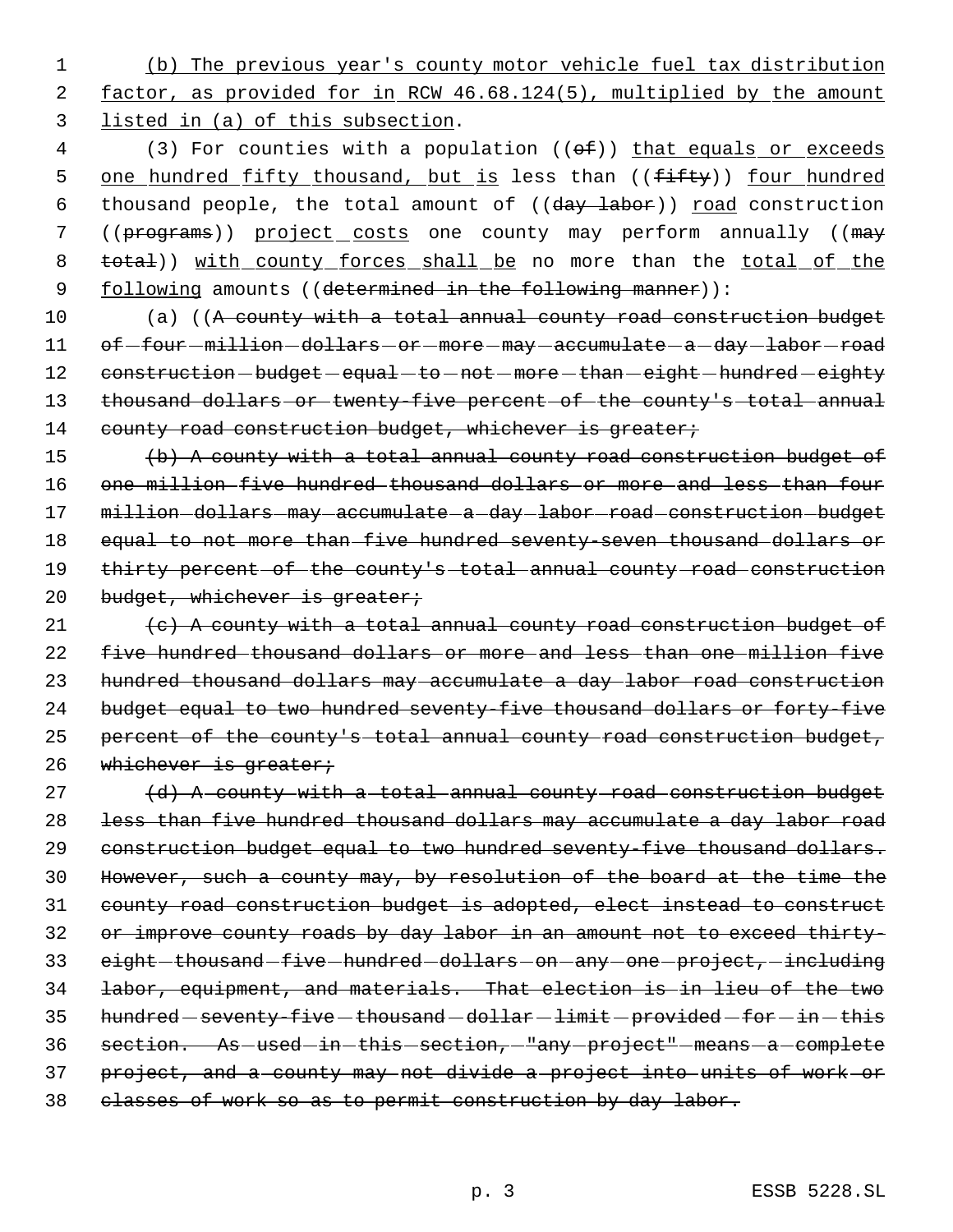$\left(4\right)$  - Any - county - that - adopts - a - county - road - construction - budget  $unreasonably-execeding-that - county's - actual - road - construction$  $expenditures - for - the - same - budget - year - which - has - the - effect - of$  permitting the county to exceed the day labor amounts established in this section is in violation of the county road administration board's standards of good practice under RCW 36.78.020 and is in violation of 7 this section.)) One million seven hundred fifty thousand dollars; and

 (b) The previous year's county motor vehicle fuel tax distribution 9 factor, as provided for in RCW 46.68.124(5), multiplied by the amount listed in (a) of this subsection.

 (4) For counties with a population that equals or exceeds thirty thousand, but is less than one hundred fifty thousand people, the total 13 amount of road construction project costs one county may perform annually with county forces shall be no more than the total of the following amounts:

16 (a) One million one hundred fifty thousand dollars; this amount 17 shall increase to one million two hundred fifty thousand dollars effective January 1, 2012; and

 (b) The previous year's county motor vehicle fuel tax distribution factor, as provided for in RCW 46.68.124(5), multiplied by the amount listed in (a) of this subsection.

22 (5) For counties with a population that is less than thirty 23 thousand people, the total amount of road construction project costs 24 one county may perform annually with county forces shall be no more than the total of the following amounts:

 (a) Seven hundred thousand dollars; this amount shall increase to eight hundred thousand dollars effective January 1, 2012; and

 (b) The previous year's county motor vehicle fuel tax distribution factor, as provided for in RCW 46.68.124(5), multiplied by the amount listed in (a) of this subsection.

31 (6) Any county( $(\tau)$ ) whose expenditure for (( $day$ -labor)) county forces for road construction projects ((unreasonably)) exceeds the limits specified in this section, is in violation of the county road administration board's standards of good practice under RCW 36.78.020 and is in violation of this section.

36 ( $(\overline{\smash{.5}})$ ) (7) Notwithstanding any other provision in this section, whenever the construction work or improvement is the installation of electrical traffic control devices, highway illumination equipment,